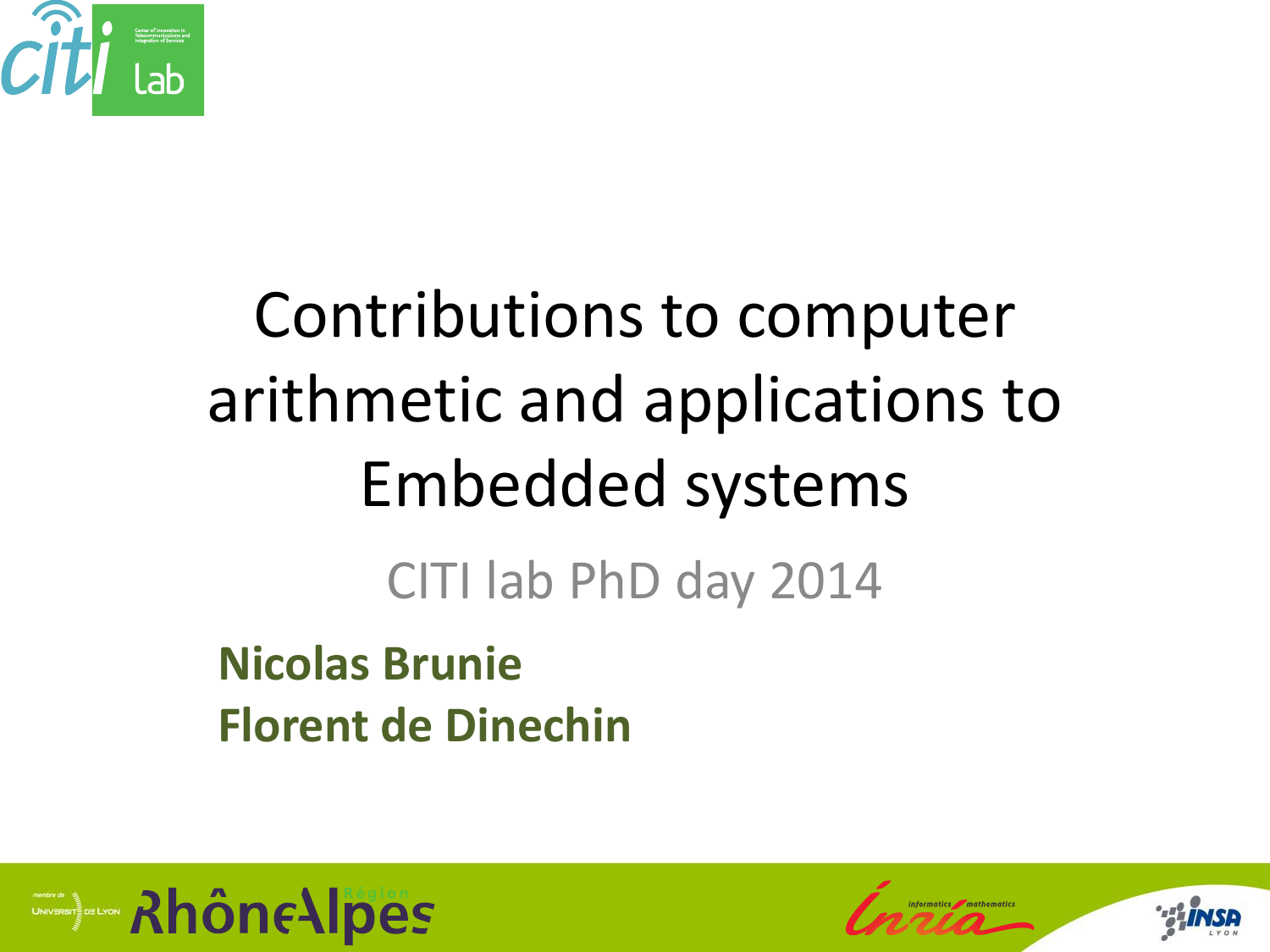

#### Floating-Point in embedded systems

- Floating-point is everywhere
	- Graphics processing
	- Scientific computing
	- Digital signal processing



- Challenge: versatility versus efficiency
	- Wide range of operations
	- High performance required

**Example 5 Rhône Alpes** CITI lab PhD day 2014



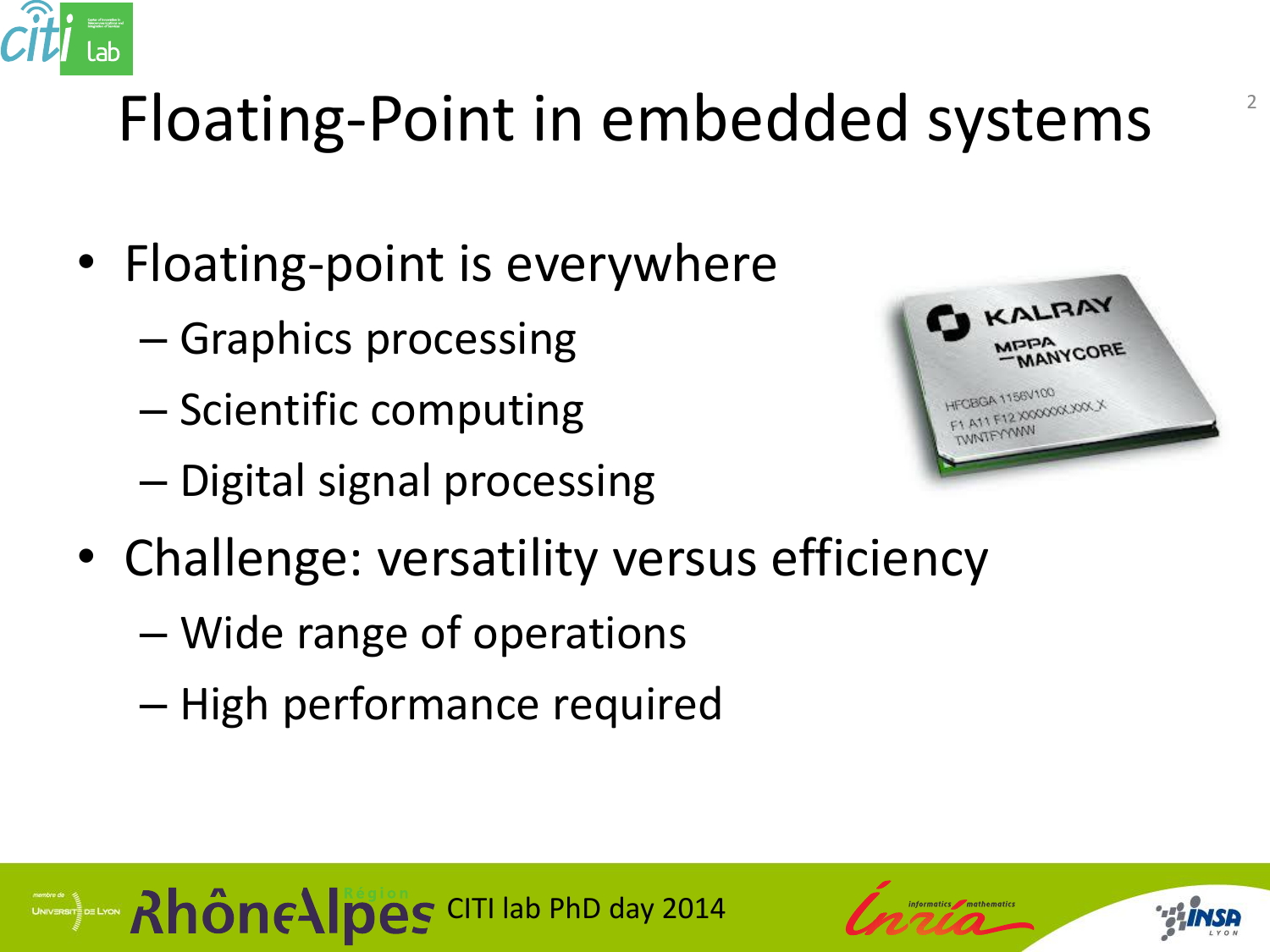

## Divide and conquer

- Categorize elementary operations:
	- Basic primitives
	- Complex primitives
	- Mathematical functions
- Adapt the implementation:
	- Balance between:
		- Cost (including development)
		- Efficiency



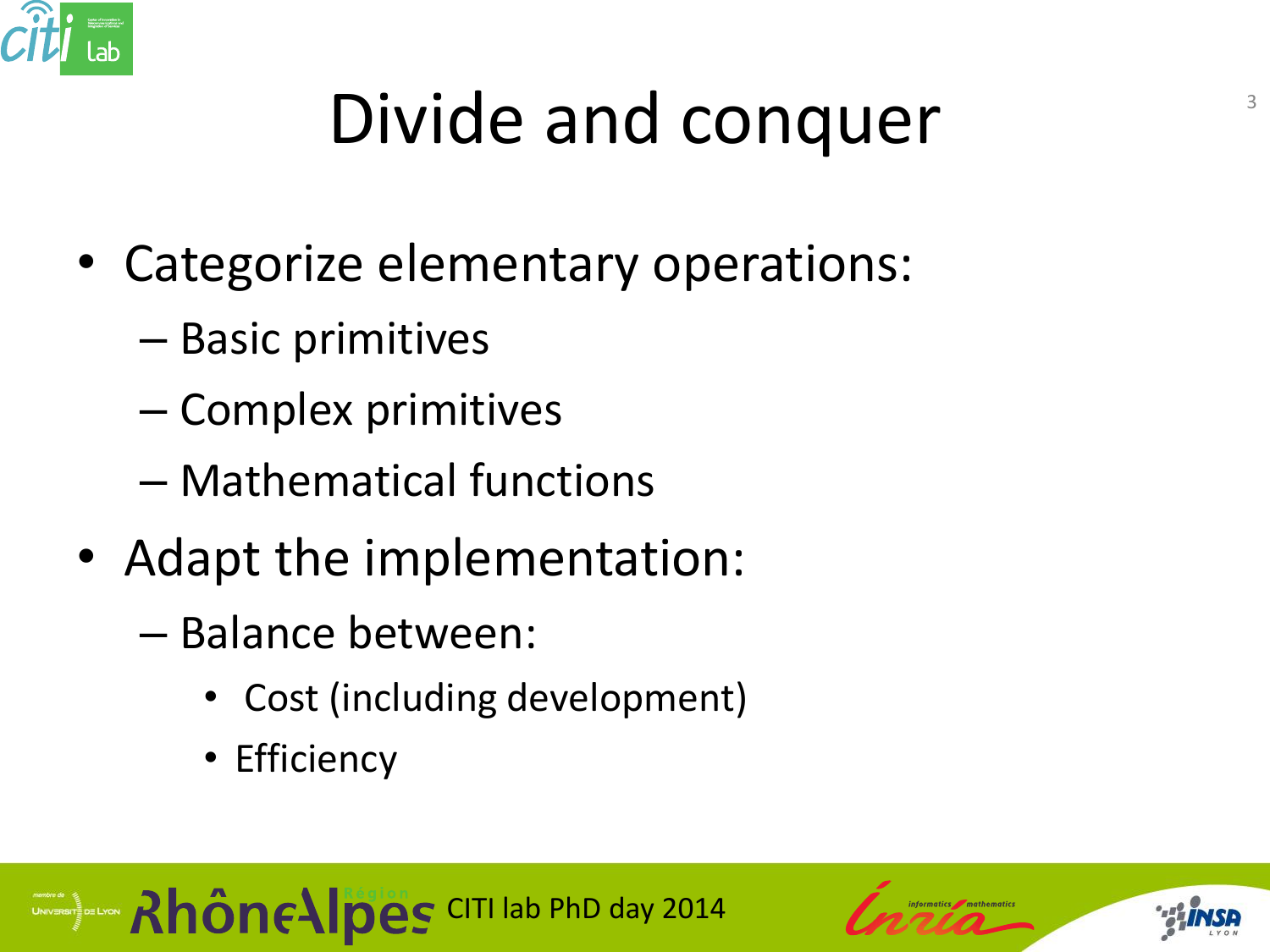

## Floating-Point Unit

- Dedicated hardware
	- Support 4 operations (+, -, \*, FMA)
	- Fastest and most efficient solution
- Contributions
	- MPFMA, 2D dot-product
	- Time predictability on subnormals



#### **CALLES CITI lab PhD day 2014**



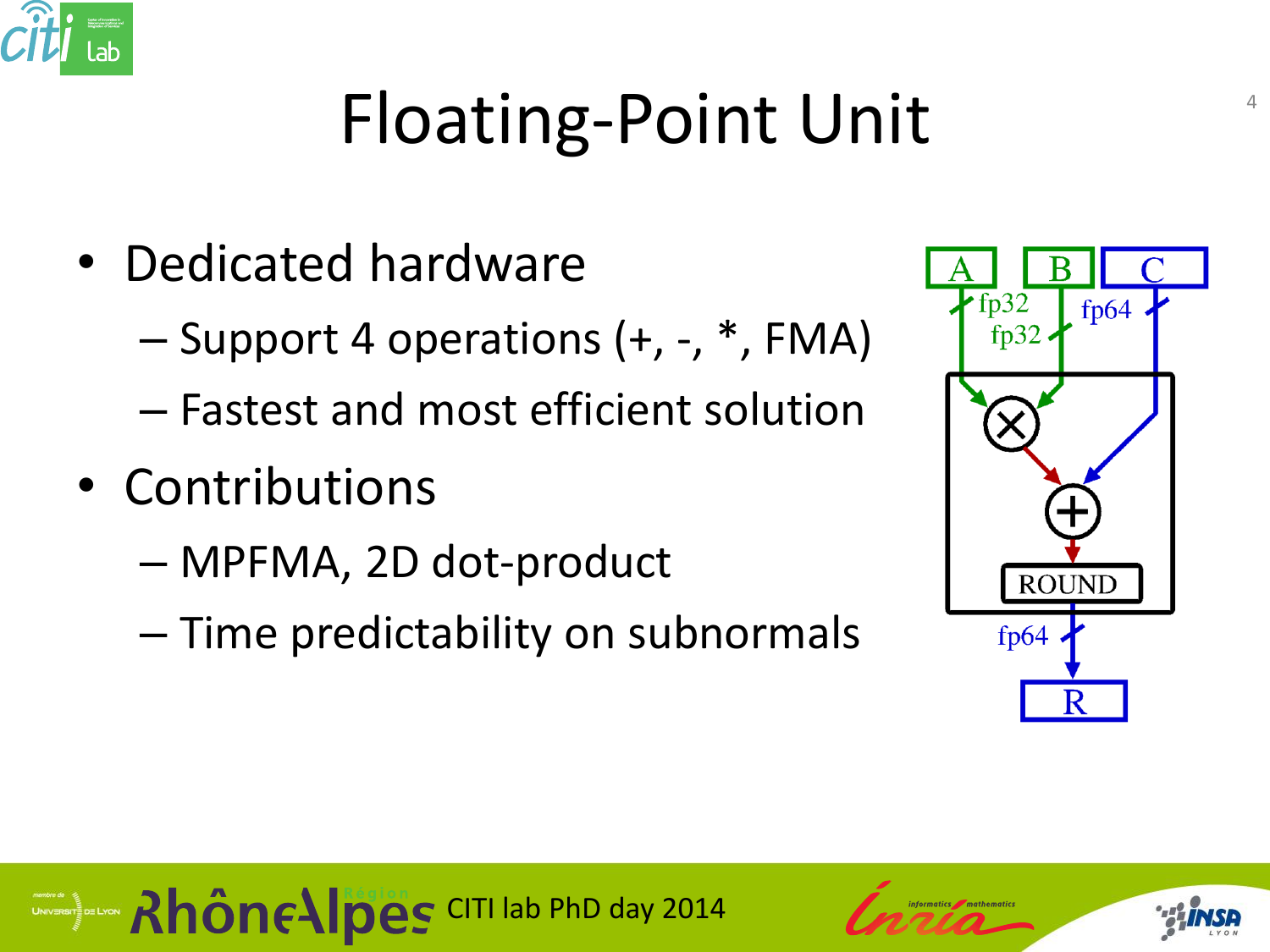

## Floating-Point Unit

| <b>Operator</b> | Latency (ns) | Area $(\mu m^2)$ |  |
|-----------------|--------------|------------------|--|
| <b>FMA 32</b>   | 3.5          | 10600            |  |
| <b>FMA64</b>    | 3.5          | 24500            |  |
| MPFMA32         | 3.5          | 14000            |  |
| <b>K1 FPU</b>   | 2.5          | 33900            |  |
| K1 Core         | 2.5          | 153400           |  |

#### Efficient but expensive solution





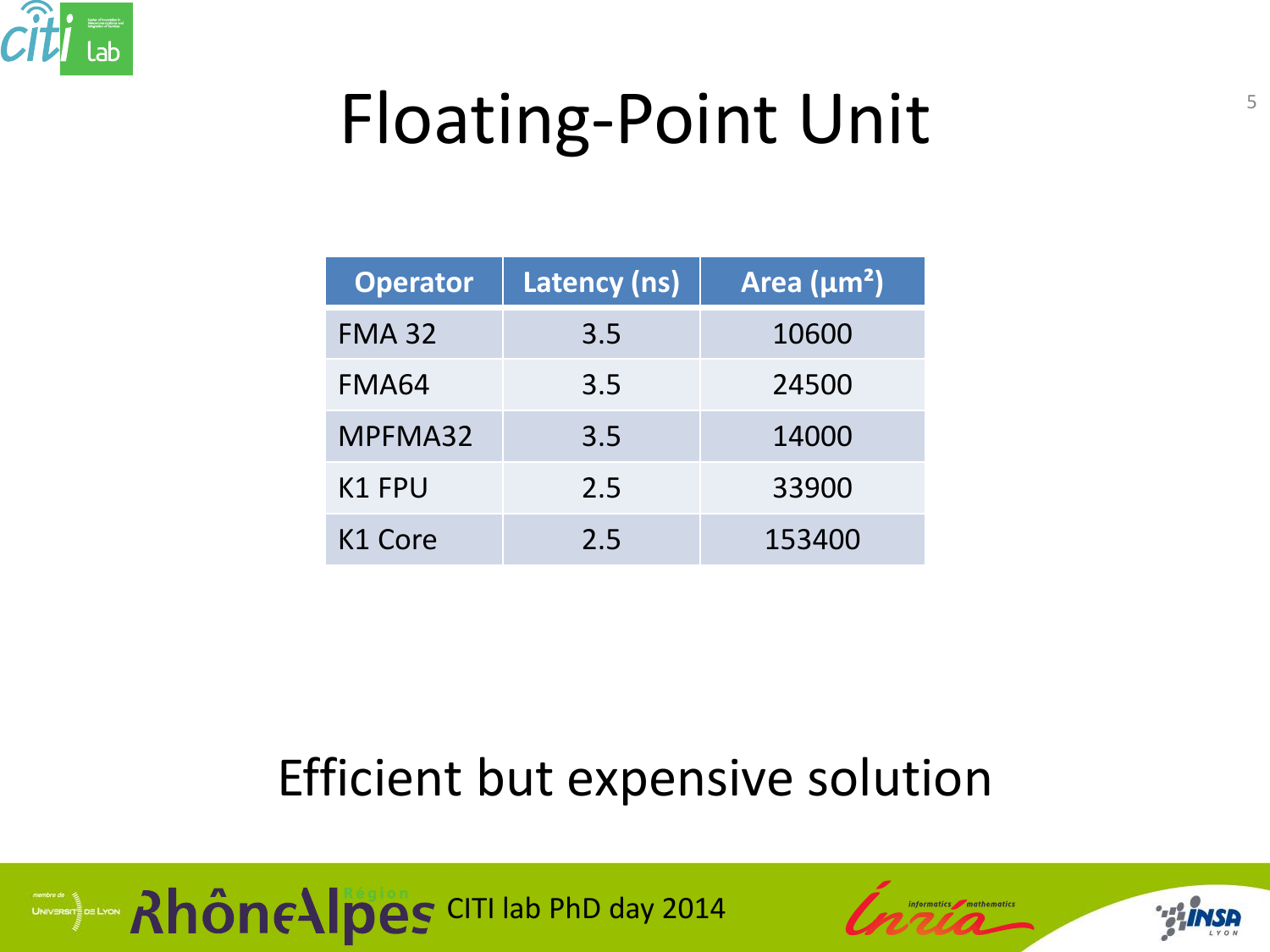

#### Software Primitives

- Less frequent operations
	- Division, square root
	- High performance
- Solution: FPU-based software
	- Newton-Raphson algorithm
	- Manually developed
	- ISA extension (seed and RN)





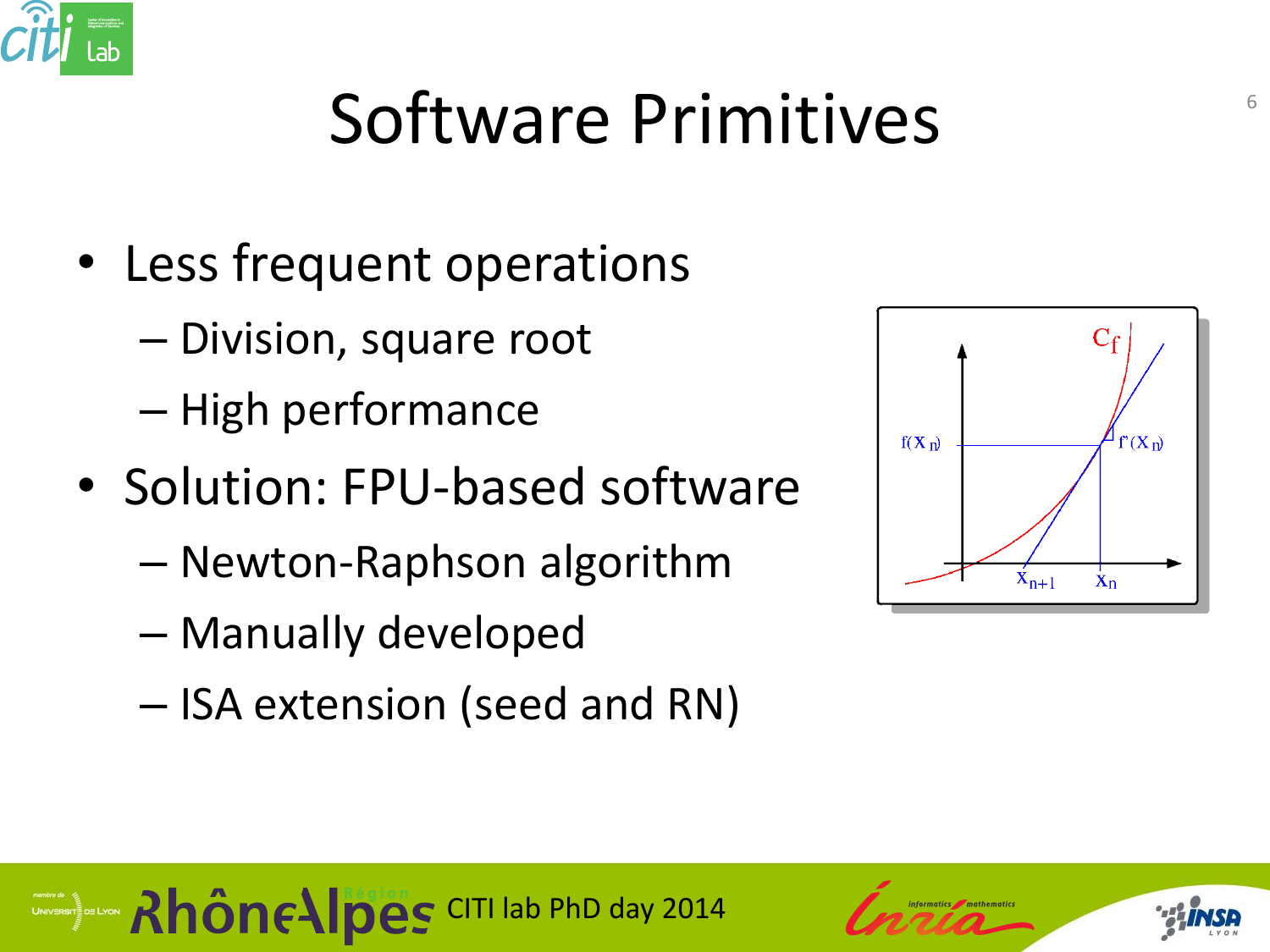

#### Software primitives

| <b>Description</b>         | <b>Latency (cycles)</b> | <b>Throughput (CPE)</b> |
|----------------------------|-------------------------|-------------------------|
| K1 reciprocal              | 25                      | 8                       |
| K1 division                | 45                      | 13                      |
| K1 square root             | 34                      | 14                      |
| FLIP division (ST 231)     | 35                      | 35                      |
| FLIP square root (ST231)   | 21                      | 21                      |
| <b>ARM Cortex-A9 fdiv</b>  | 15                      | 10                      |
| <b>ARM Cortex-A9 fsgrt</b> | 17                      | 13                      |

#### Better balance but still costly development time







7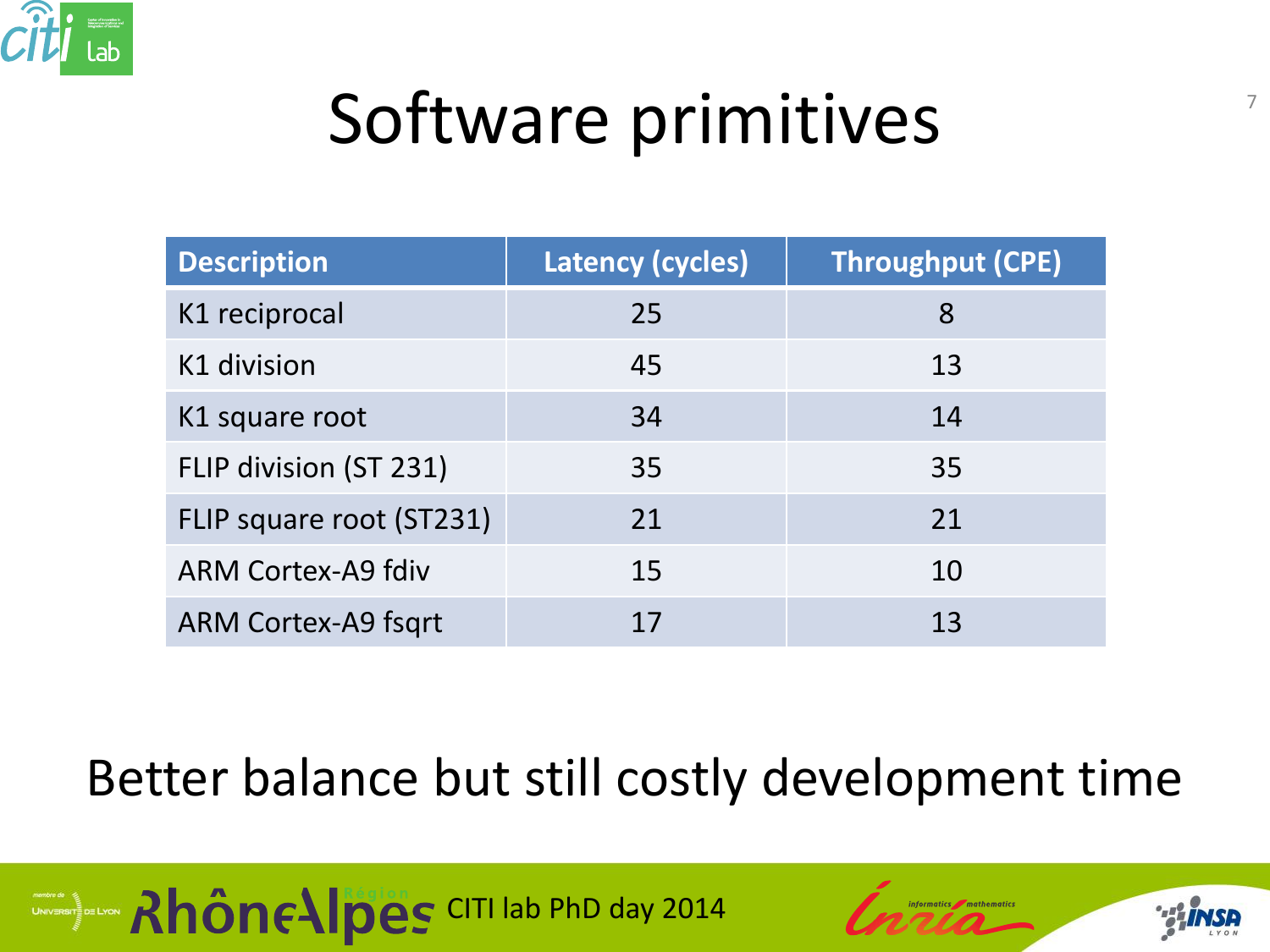

### Mathematical functions: Metalibm

- Automatic code generation
	- MDL description
		- User knowledge
	- Code generator
		- Various parameters
		- Many targets
- Contributions:
	- Vectorization
	- Certification





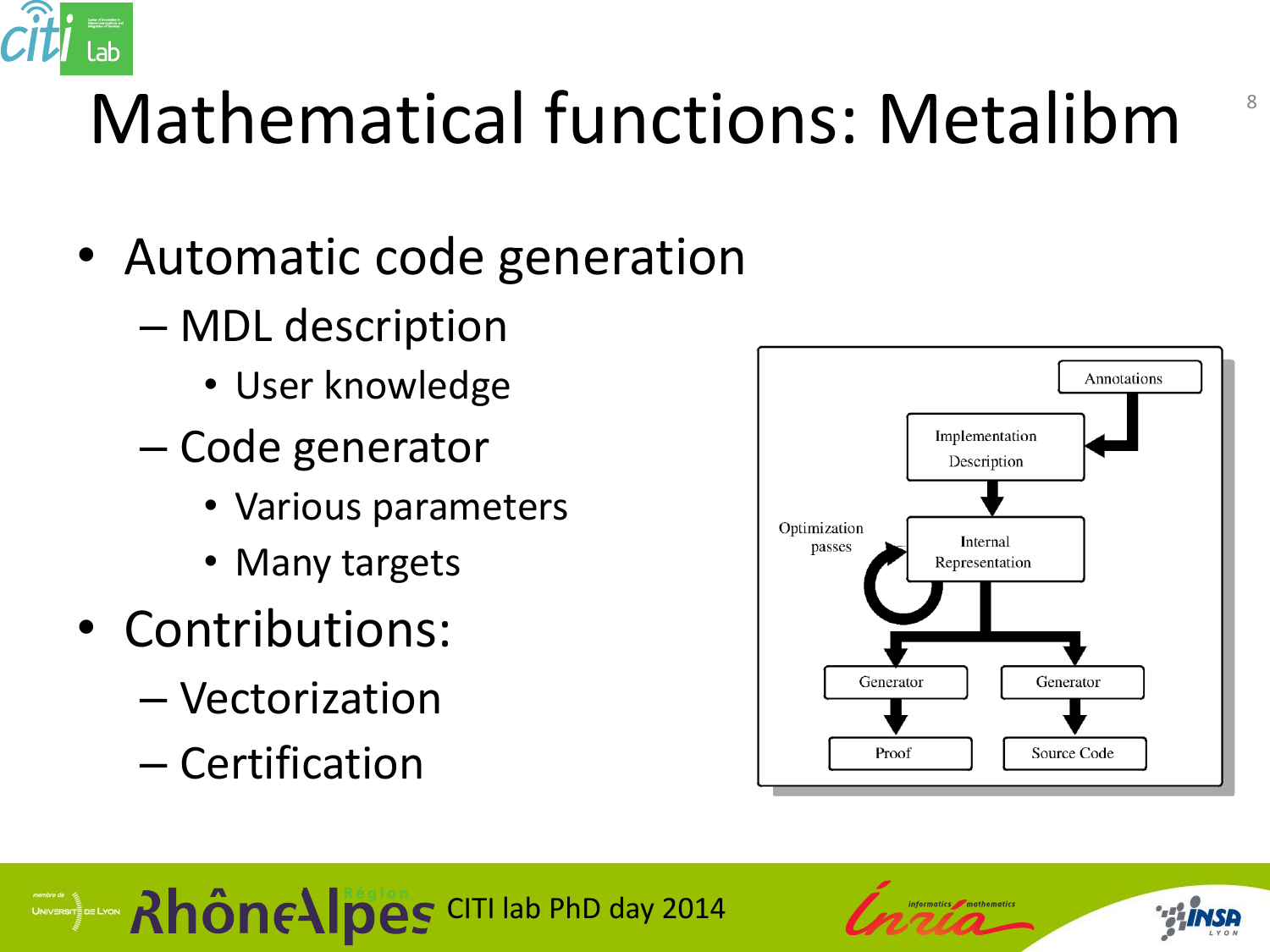

#### Metalibm applications

| <b>Description</b>               | <b>Throughput (CPE)</b> | Error (ulp) |
|----------------------------------|-------------------------|-------------|
| Intel's libimf exp               | 45,89                   | 0,503       |
| Glibc libm exp                   | 130,86                  | 0,5         |
| Metalibm exp                     | 79,62                   | 0,5009      |
| Intel's VML vectorized exp (AVX) | 7,59                    | 0,63        |
| Metalibm vectorized exp (AVX)    | 11,59                   | 0,5009      |
| Metalibm vectorized CR exp (AVX) | 20,99                   | 0,5         |





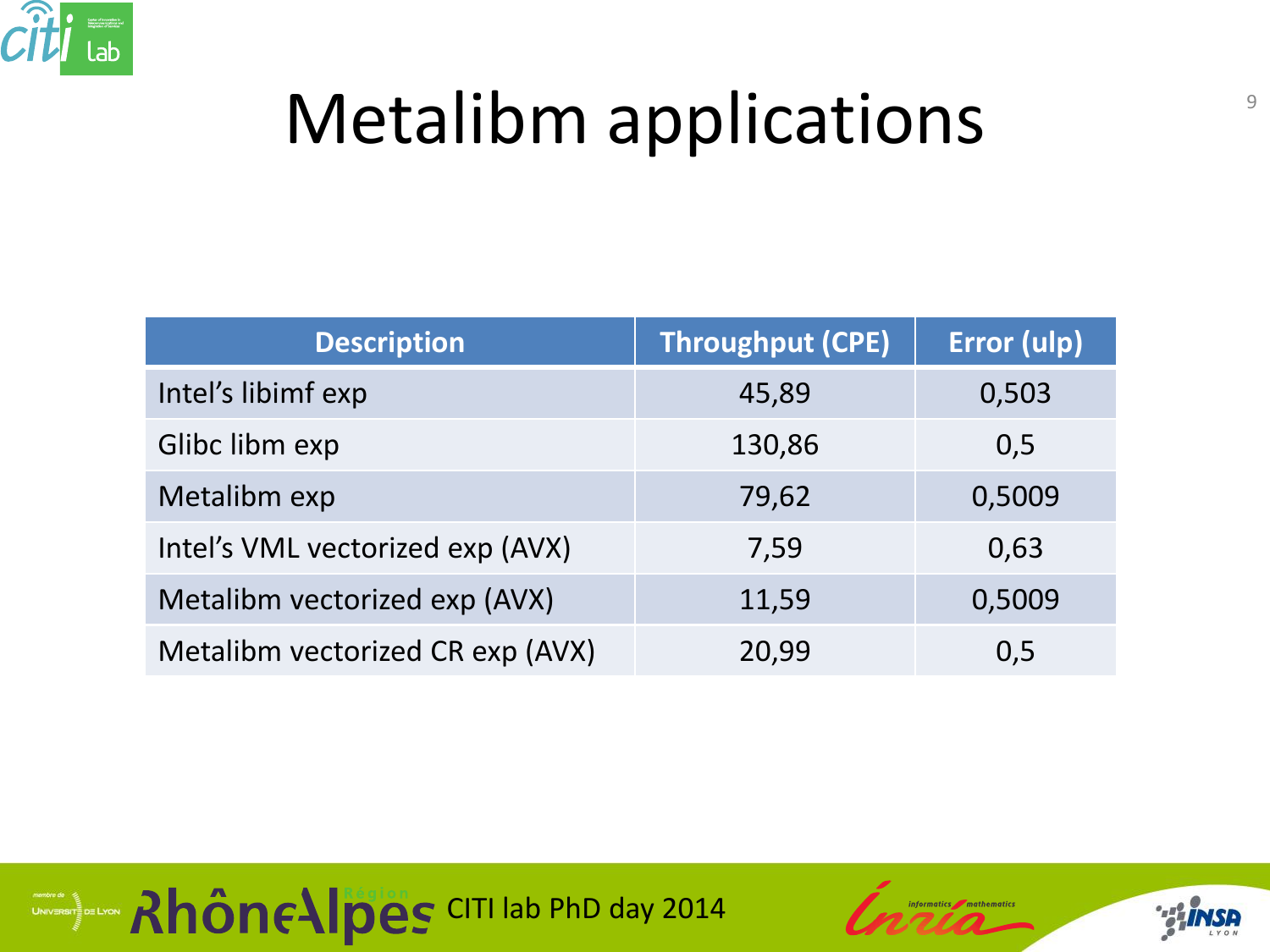

#### Conclusion

- A solution adapted to each category
- Work integrated into Kalray's MPPA
- New FPU version under development
	- $-$  FMA64
	- SIMD fp32
- Merge with ANR Metalibm project